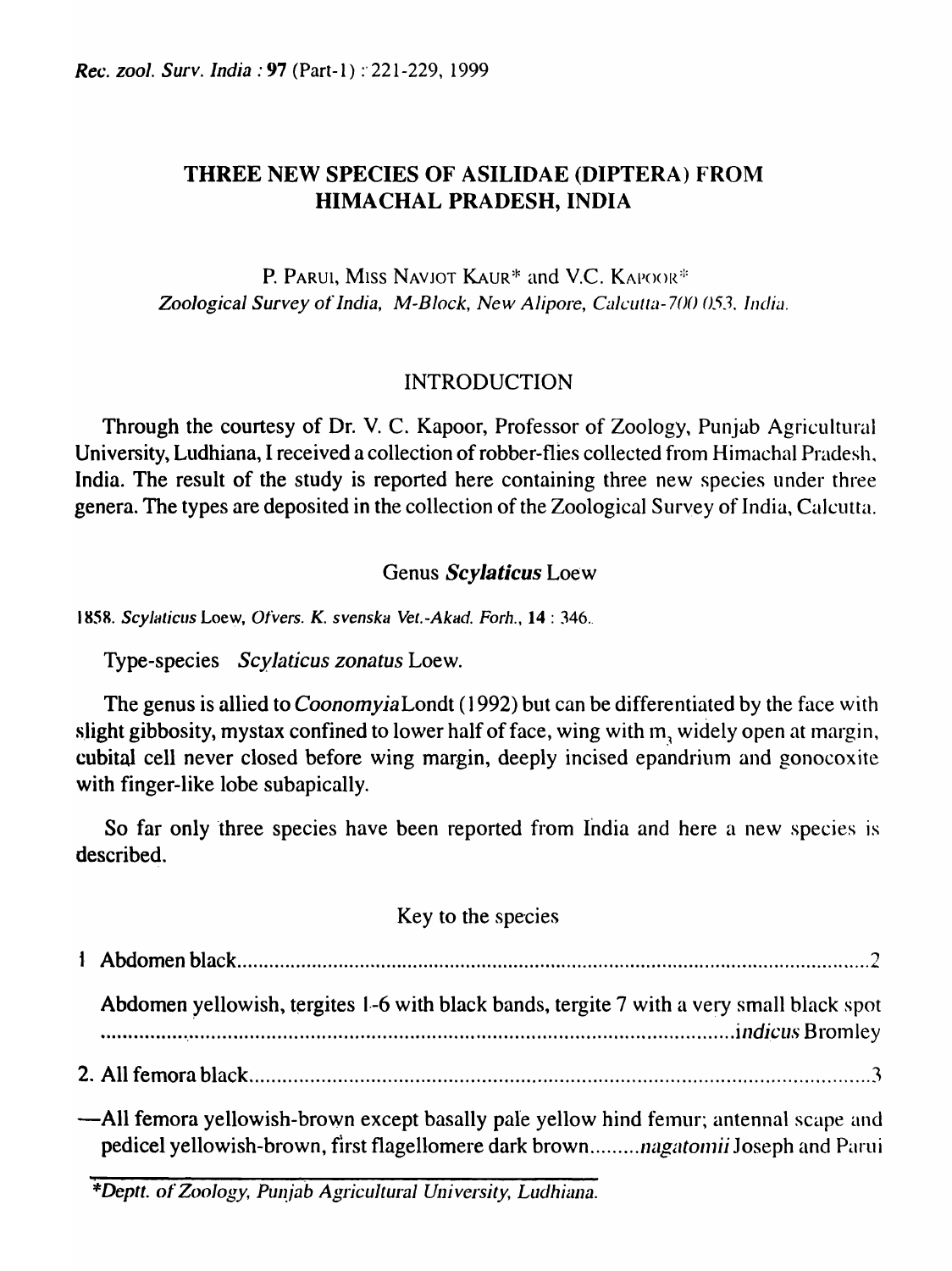3. Scutum with a faint mediolongitudinal stripe and two large black spots laterally; antenna wholly black; male genitalia black and pale yellow with dense black piles .............................................................................................. godCl *v,Jriensis* Joseph and Pa'l,i

-Scutum with a mediolongitudinal stripe but without lateral spots, antenna black except<br>yellowish-brown pedicel; male genitalia yellowish-brown with pale-yellow piles yellowish-brown pedicel; male genitalia .yellowish-brown with pale-yellow piles . . . ................................. ............................................................................ *. slll'lnganlensls* sp. n.

### *Scylaticus suranganiensis* n. sp.

### (Figs. 1-3)

A medium sized black species with white mystax, pale yellow wing and abdominal marks white tomentose. Male length 10 mm; wing 7 mm; Female length 10 mm; wing 7 Inm.

Male: Head black; face white tomentose, mystax consists of a few white bristles above epistome; frons yellowish-grey tomentose, frontoorbital and ocellar bristles white; post vertex with white piles and bristles; postocellar pile white; postgena white pilose. Antenna black except yellowish-brown pedicel, proportional length of segments I: O. 5 : 4. Palpi and proboscis black with white piles.

Thorax black, yellowish-grey tomentose, dense laterally; pronotum with dense white piles laterally and sparse dorsally; scutum with a mediolongitudinal dark grey stripe, vestiture white, lateral piles white; chaetotaxy: prst 4, sa 1, pa2, no distinct dorsal bristles; pleura yellowish-grey tomentose; scutellum with sparse white piles on the disc and border with a pair of pale yellow bristl'es and a few pale yellow piles.

Leg black except *tibia at* base pale yellow; fore femur bare of bristles, mid femur with 2 posterodorsal bristles, hind femur with 2 anterodorsal and I dorsoapical bristles; tibia yellow at base, the yellow colouration gradually increases from fore to hind tibia, bristles and piles of leg pale yellow.

Wing pale yellow.

Abdomen black; lateral border of tergites with greyish-white tomentum which spreads towards middle in the shape of triangles; tergites 1-2 with lateral pale yellow piles. Male genitalia (Figs. I & 2) yellowish-brown with pale-yellow piles. In paratype male the tomentum totally absent on head, thorax and abdomen.

Paratype female is similar to males with the following differences: Tomentum on lateral borders of both thorax and abdomen brownish-yellow, scutellar disc bare and the border with only a pair of bristles; femora brownish-yellow and the yellow colouration of tibia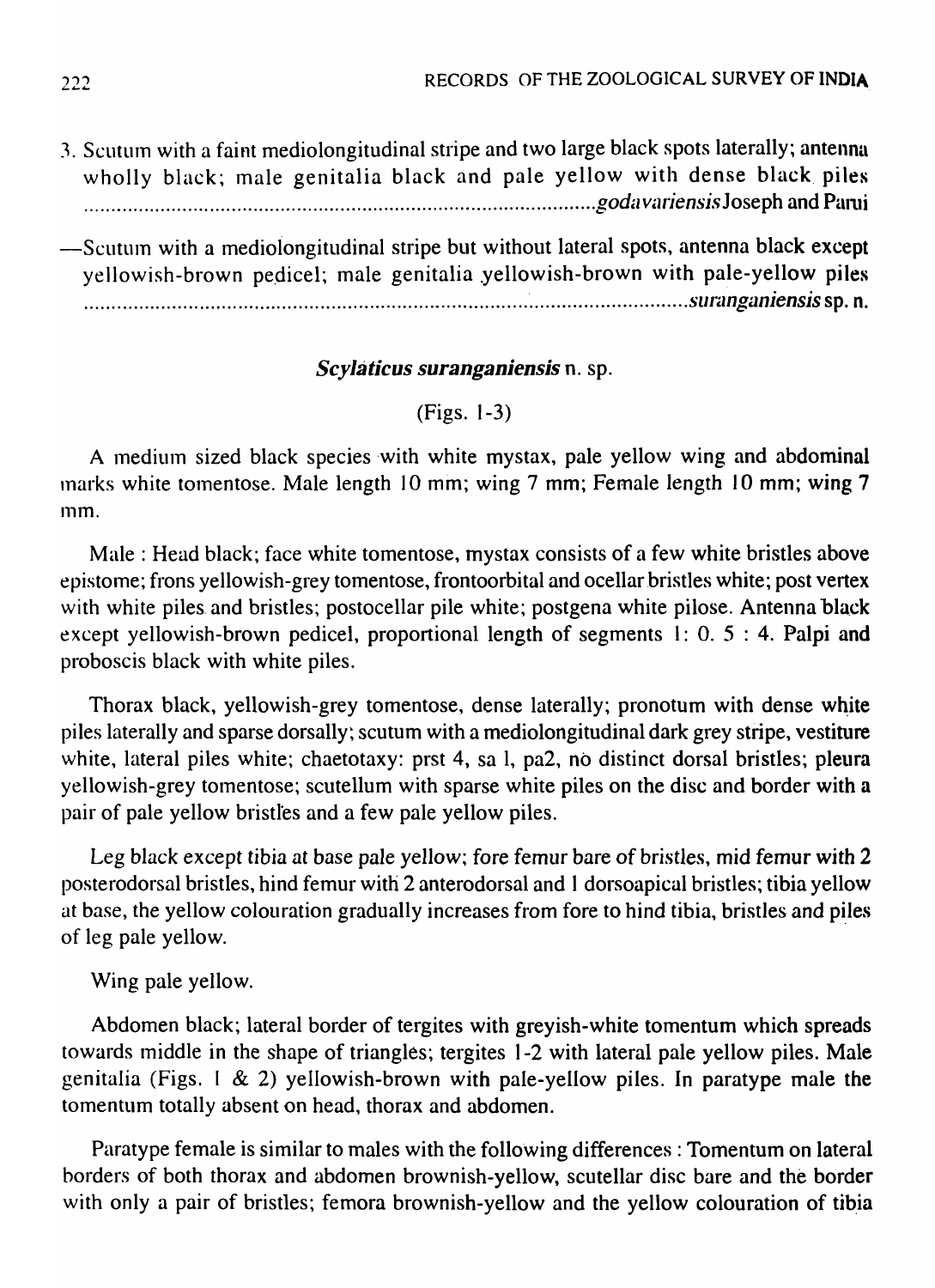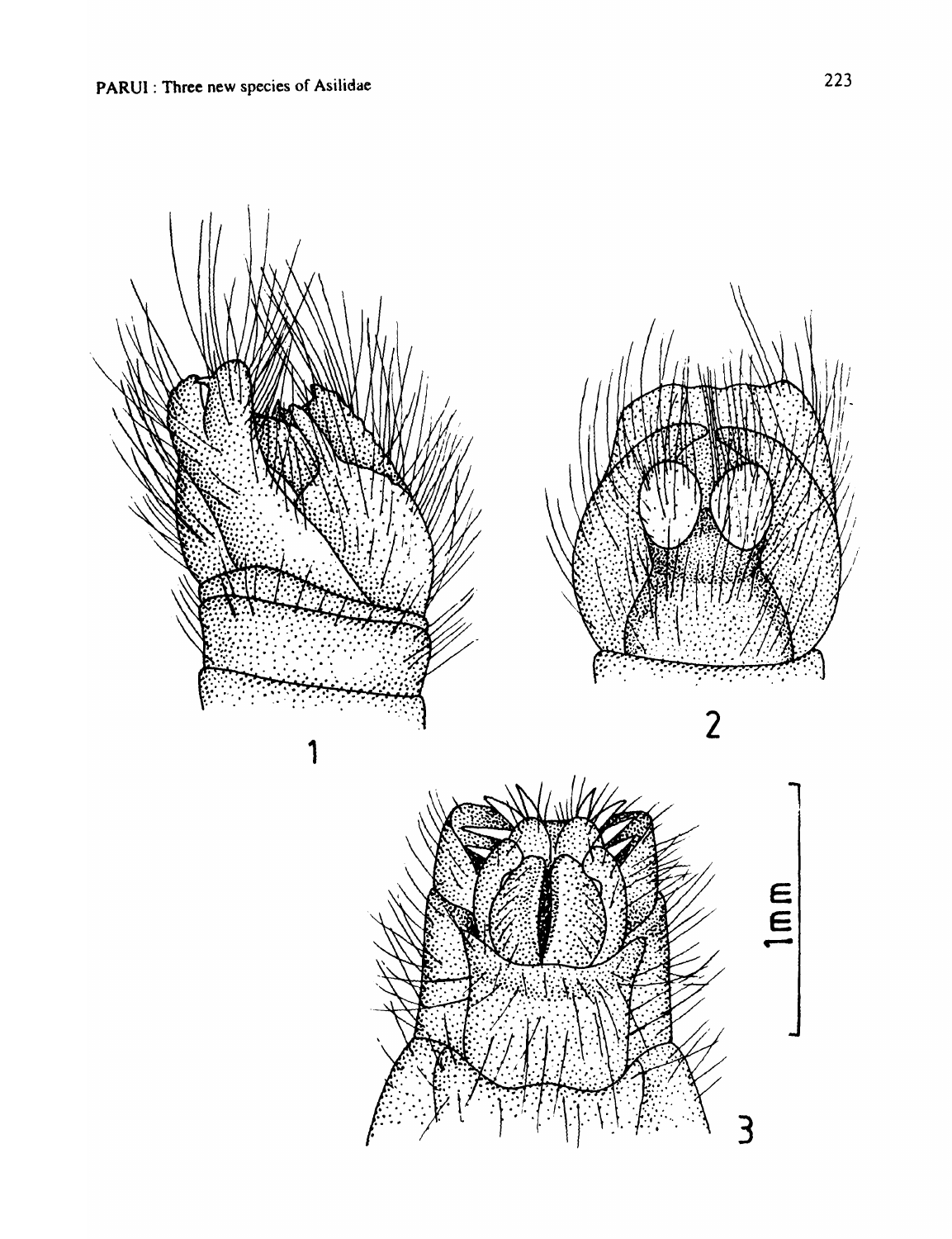extends much more; female acanthophorites with a circlet of 10 spines (Fig. 3).

The species resembles to *Scylaticus indicus* Bromley (1938) but differs from·the latter in the white mystax, almost wholly black legs and details of the male genitalia.

Holotype (M), India Himachal Pradesh Chamba dist., Surangani, 18.vi. 1984, Coll. Ashwani Kumar. Paratypes 1(M), details as in holotype; 1 (F), Chamba dist. Surangani. 5.vi.1984, CoIl. V.K. Kohli.

### Genus *Neomochtherus* Osten Sacken

The genus is related to *Heligmoneura Bigot* and *Orophotus* Becker but can be distinguished mainly by the less developed and less complicated structures of male genitalia, long and laterally compressed female ovipositor, and absence of dorsocentral bristles before transverse suture.

So far only five species have been described from India and a new species is described here.

#### Key to the species

| 2. Epandrium invaginated at apex; antenna black except yellowish-brown pedicel               |
|----------------------------------------------------------------------------------------------|
|                                                                                              |
|                                                                                              |
|                                                                                              |
|                                                                                              |
|                                                                                              |
| 5. Epandrium club-shaped; fore tibia with long black bristles ventrallytrisignatus (Ricardo) |
| -Epandrium bifid; fore tibia with long yellow bristlesgnavus (van der wulp)                  |

I X78. *NeO/17ochtherus* Osten Sacken, *Sl11ithson. 111isc. Collns* 16 : 82, 235 (n. name for *Mochtherus* Loew I H49). Type.species : *Asilus pallipes* Meigen.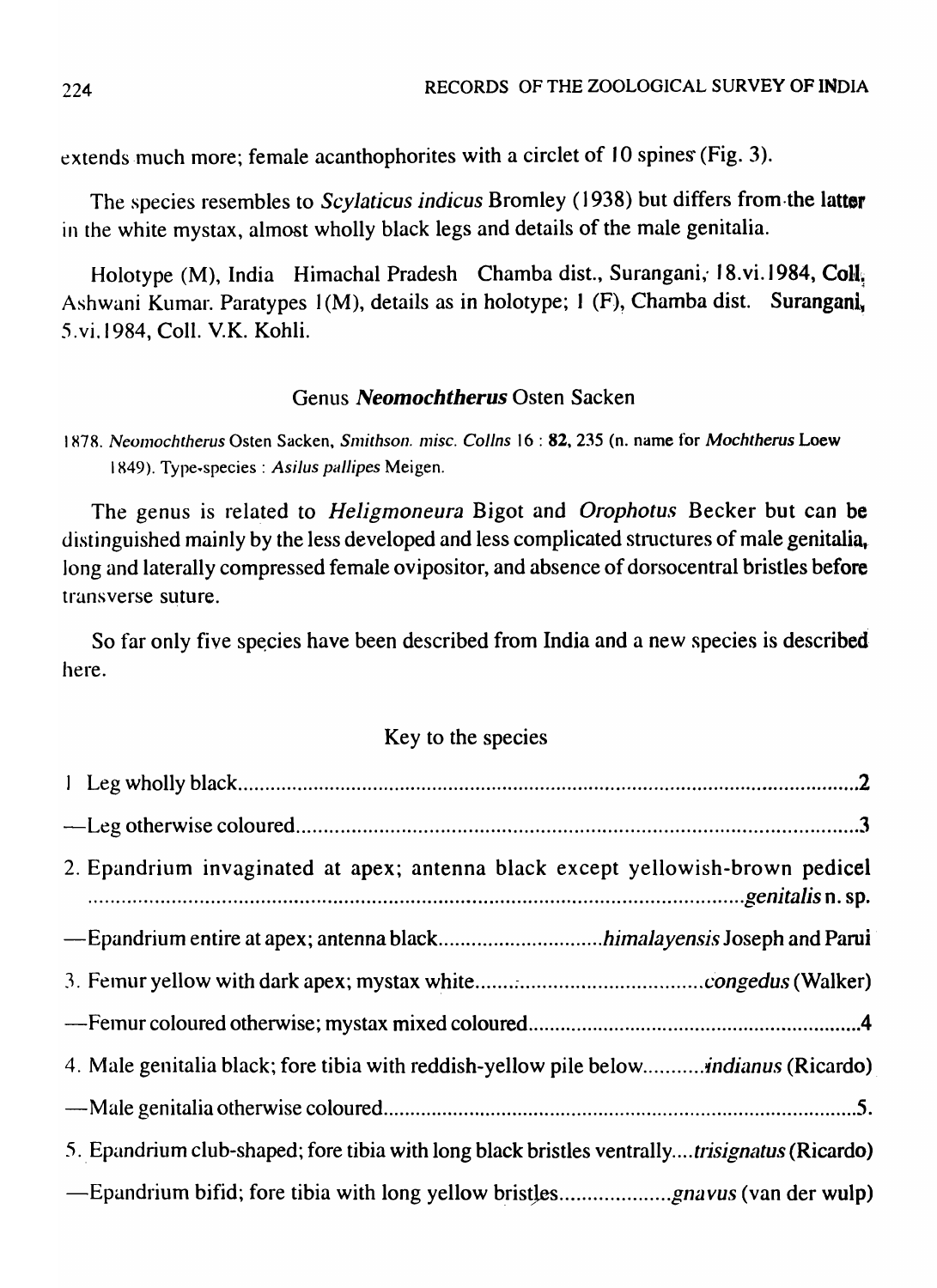#### *Neomochtherus genitalis* n. sp.

(Fig. 4)

A small sized black species with greyish-white tomentum, black legs and yellowishgrey wings. Male length 9 mm, wing 6 mm.

Male Head black, white tomentose; face white tomentose; mystax consists of a few white bristles; frons white tomentose and with fine white piles; ocellarium bears fine black and white piles; post vertex with a row of white bristles which extends up to half of postocular region, the remaining region with long, dense, white piles, postgena white pilose. Antenna black except yellowish-brown pedicel, proportional length of segments;  $1 \quad 0.5 \quad 2$ , style longer than first flagellomere. Proboscis black and palpi yellowish-brown, both with white piles.

Thorax black, greyish-white tomentose; pronotum bears a dorsal row of white bristles; scutum with a pair of dark-brown longitudinal stripes; chaetotaxy npl 2, dc 3 (anterior one weak), sa I, pa 2; scutellum greyish-white tomentose, disc bare, posterior border with a few weak bristles; pleura white tomentose, hypopleuron with a row of long, white bristles, metanotal slopes with pale yellow bristles. Haltere uniformly pale yellow.

Legs black, tibiae dark brown; fore femur with a row of bristles ventrally at base; mid femur with a row of bristle, anteroventrally; hind femur with a row of bristles anteroventrally and another row posteroventrally; fore tibia bears a row of bristles dorsally and a pair of exceptionally long bristles ventrally; mid tibia with four bristles dorsally; hind tibia with a row of bristles dorsally and two bristles.in the middle anteroventrally.

Wing light yellowish-grey.

Abdomen black, white tomentose, segment 1 laterally with a few white piles among which with a stout bristles, segment 2 with a bunch of white piles laterally, segment 3 bare of lateral piles, segment 4 onwards dissected and mounted on slides. Male genitalia figured (Fig. 4).

Holotype (M), India Himachal Pradesh Lakarmandi, 8 km. W. of Dalhousie (Chamba), : Surangani, 12.vi.1984, colI. V. K. Kohli.

The speceis can be readily distinguished from all other Indian species-*Neomochtherus congedus* (Walker), *N. gnavus* (Wulp), *N. himalayensis* Joseph and Parui, *N. indianus* (Ricardo) and *N. trisignatus* (Ricardo) by the distinctive male genitalia especially by the presence of a series of curved spines mid dorsally on epandrium and a fan of bristles at the apex of gonocoxite.

#### Genus *Trichomachimus* Engel

1934. Trichomachimus Engel, *Ark. Zool.* (A) 25 (22) : 10. Type-species *Machimus pubescens* Ricardo, by original designation.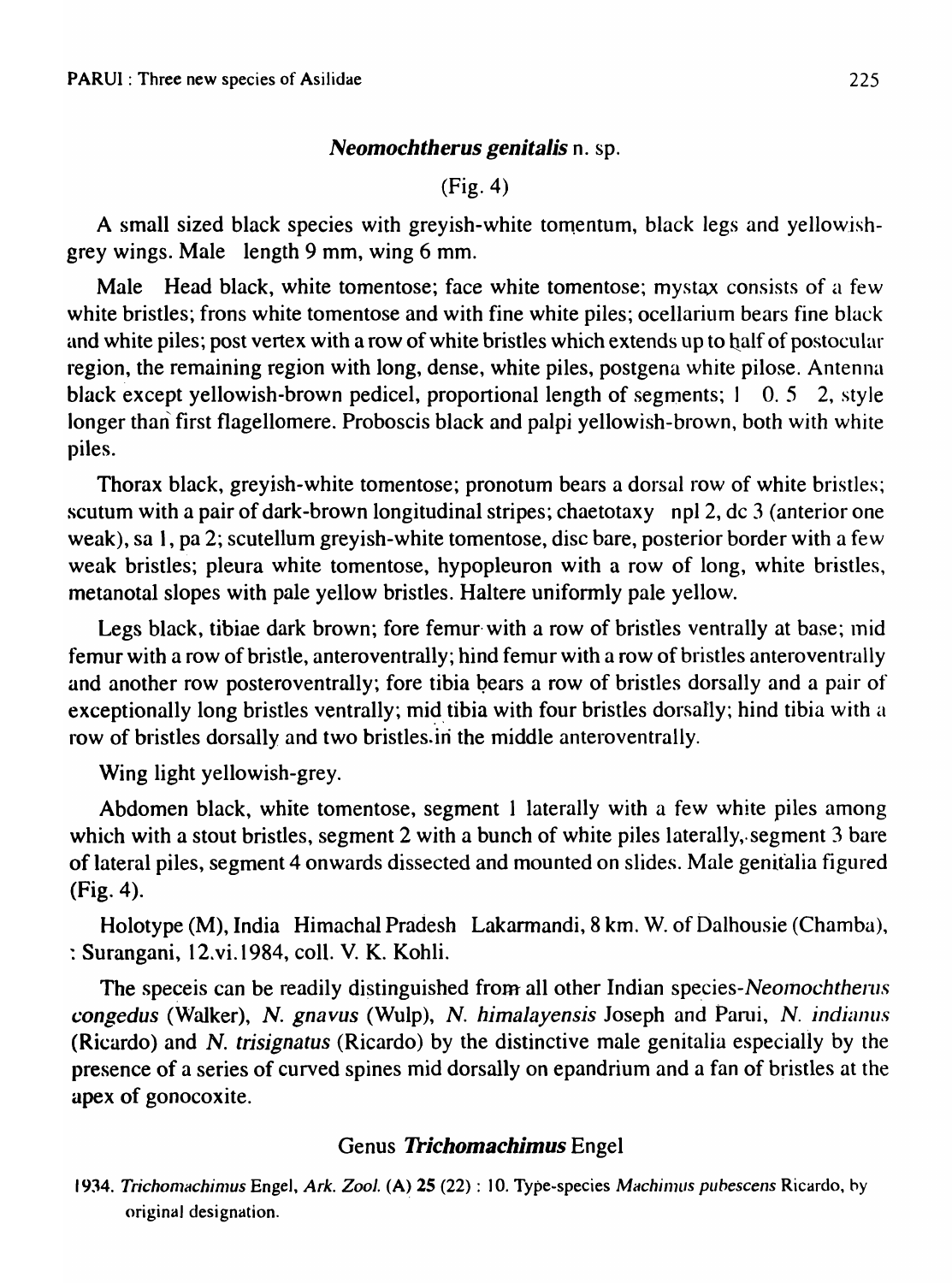Similar to *Machimus* Loew but can be distinguished by the rather abundance of long, soft bristles and piles particularly on posterior half of scutum, on scutellum curving forward and the dense, coarse piles on most parts of abdomen. So far none has reported any structural distinction of male genitalia between these two genera.

Ten species has so far been reported from India and a new species is described here.

# Key to the species

| $\mathbf{L}$ |                                                                                           |
|--------------|-------------------------------------------------------------------------------------------|
|              |                                                                                           |
|              |                                                                                           |
|              |                                                                                           |
|              | 3. Abdomen with black pile except a few pale yellow on first and second tergites          |
|              |                                                                                           |
| 4.           |                                                                                           |
|              |                                                                                           |
|              | 5. Scutellar disc with black bristly pile and some pale yellow pile, border with a row of |
|              | - Scutellar disc with long reddish pile, border with a fringe of black bristles           |
|              | 6. Body and leg covered with whitish or pale yellow pile, particularly covering the whole |
|              | — Pale yellow pile not covered all abdominal tergites; some portion of legs with black    |
|              | 7 Eighth sternite well developed and ending in a thumb-like projection dorsally which     |
|              | - Eighth sternite slightly produced bearing a fringe of dense white                       |
|              |                                                                                           |
|              |                                                                                           |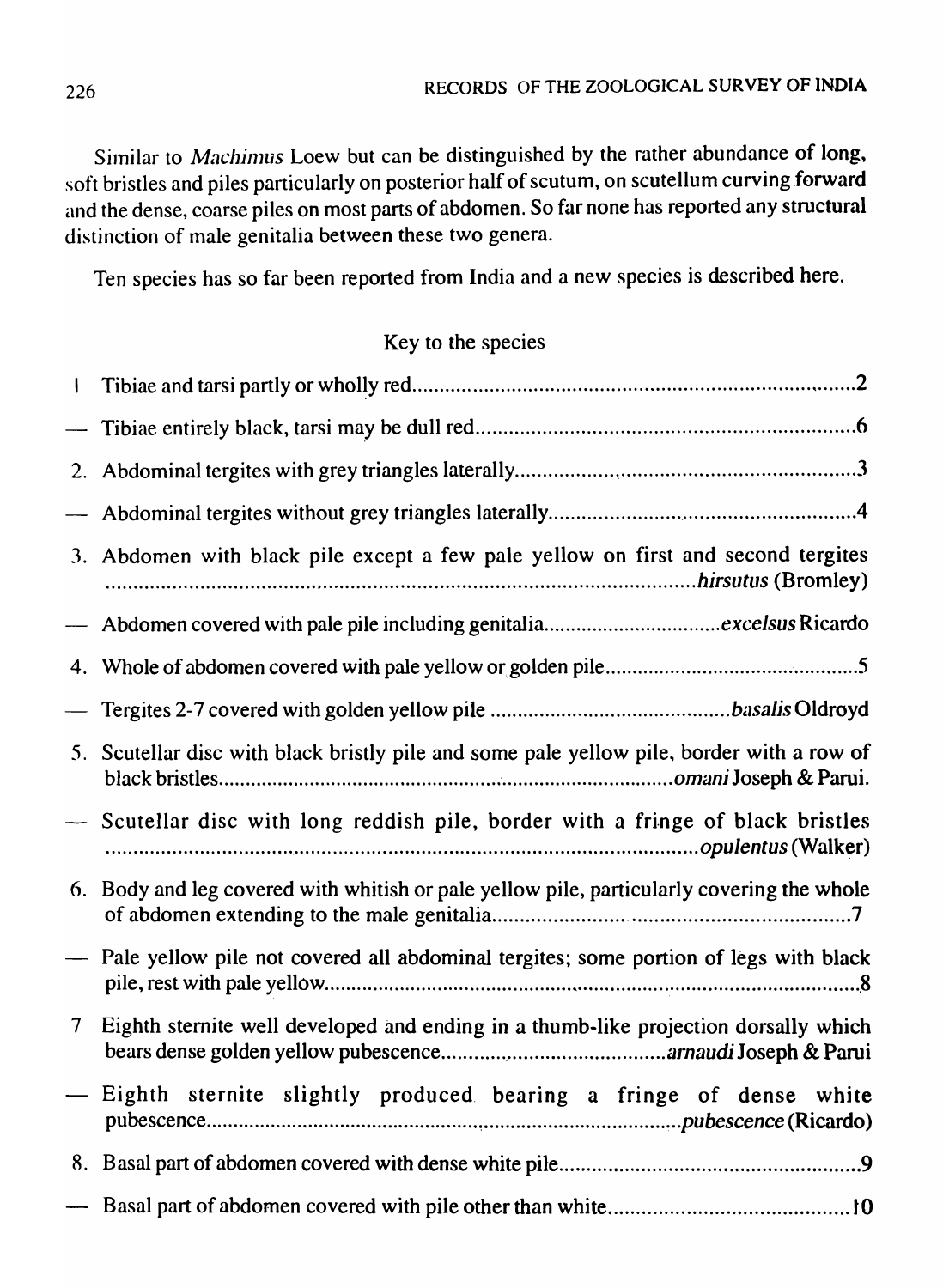| 9. Pile of posterior thorax, scutellum and abdomen pale yellow or red                         |
|-----------------------------------------------------------------------------------------------|
| - Pile of posterior thorax and scutellum white; tergites 2-4 with white pile, rest with short |
|                                                                                               |
|                                                                                               |

### *Trichomachimus himachali* n. sp.

(Fig. 5)

A large black species with multicoloured piles and bristles and infuscated wing. Male length 19 mm; wing length 15 mm.

Male: Head black, greyish-yellow tomentose; mystax black reaching nearly to the base of antenna; frons black with concolourous bristly piles; frontoorbital and ocellar piles black; post vertex with black piles and bristles, postocular piles black; postgena dense white pilose. Antenna black with black piles and bristles, proportional length of segments  $\pm 0.5$  2.5. Palpi black with black piles; proboscis biack with white piles ventrally.

Thorax black.; pronotum with black piles, a few of which yellow; humerous yellowishbrown tomentose, scutum unstriped, piles anteriorly black, moderately long, rather dense, posteriorly with dense, much longer white piles overlaping similar white piles of scutellum; chaetotaxy prst 3, sa 2, all yellow, notopleurals absent, dorsocentral not differentiable; pleura black pilose with a few white piles on propleuron and pteropleuron.

Legs black except dull red tarsi; fore coxa with dense, long white piles ventrally, remaining coxae with moderately long, black piles; fore femur with dense, long black piles which gradually reduces in number in the other femora, fore femur devoid of bristles, mid femur with 2 yellow bristles at apex, hind femur with a row of anterodorsal, anteroventral and posteroventral bristles; tibiae with yellow and black piles.

Wing light brown on basal third, rest with dark brown infuscation, the infuscation more on anterior half; squamal fringe black-brown and white.

Abdomen black, with dense long piles; terga 1-3 with black piles, the remaining terga with yellowish-red piles; piles of sternites dense, black. Genitalia (Fig. 5) black with sparse yellowish-red piles.

Holotype (M), India Himachal Pradesh Simla, 7.x.1992., coIl. C. N. Meeta.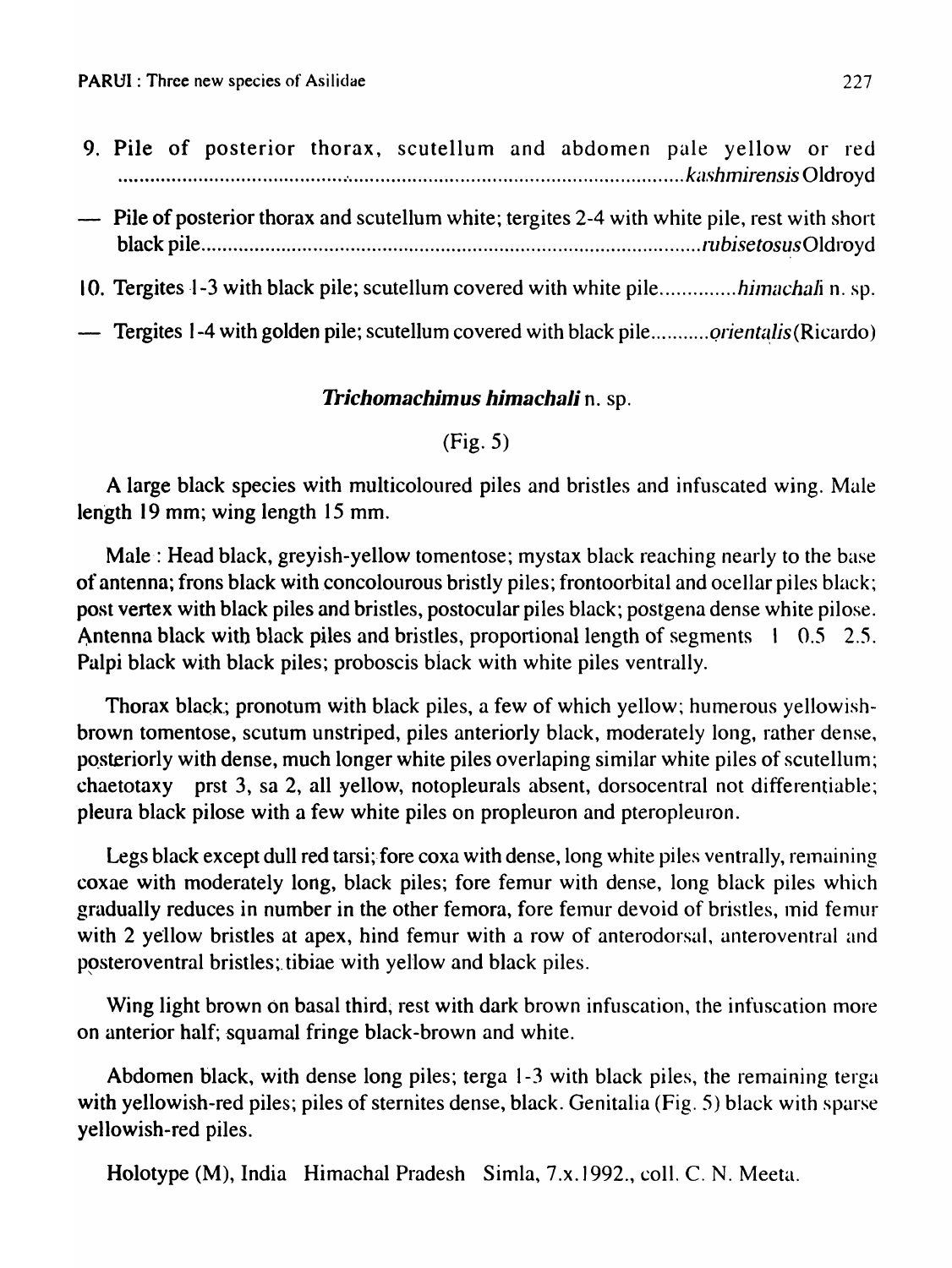